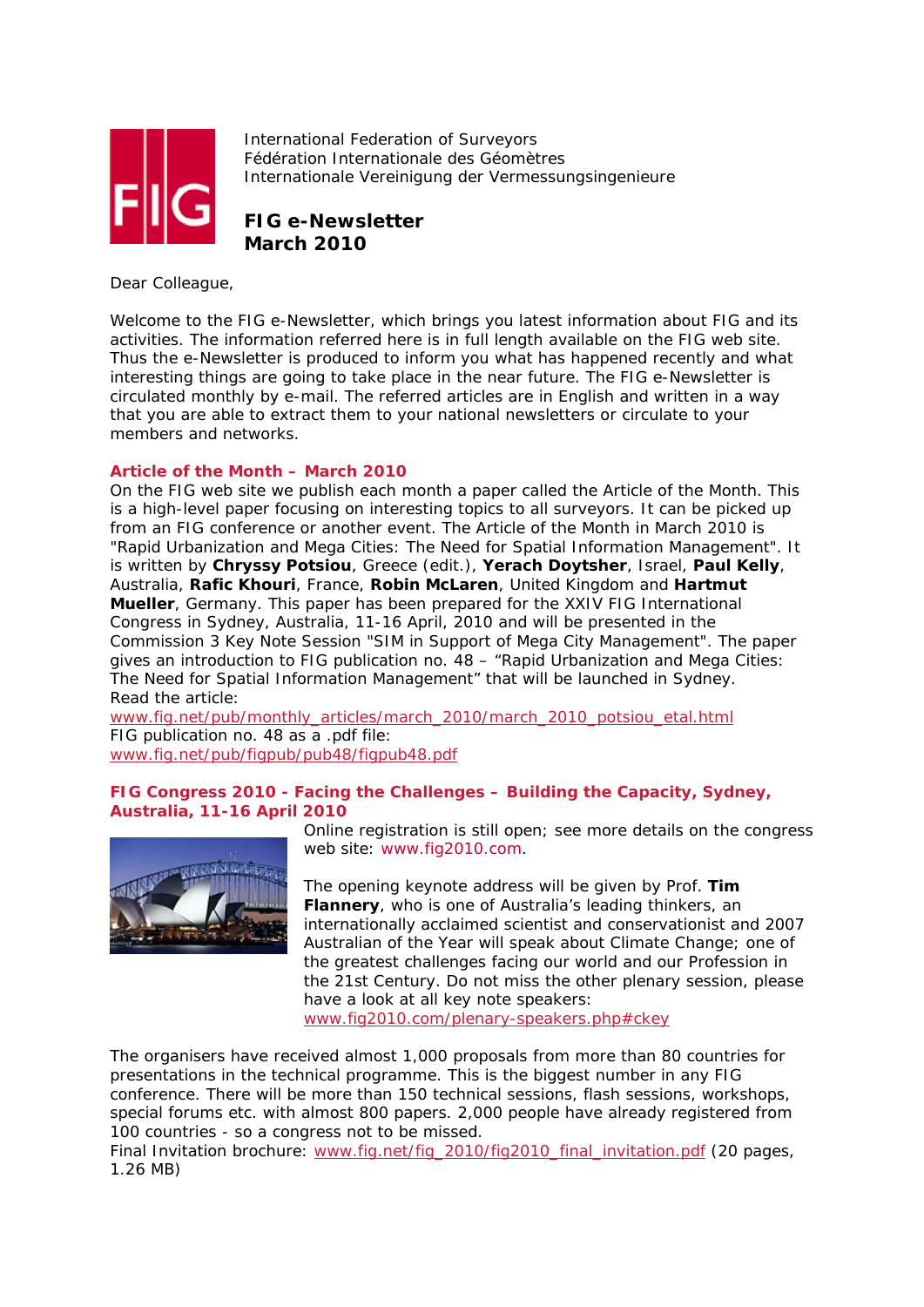Online registration: www.fig2010.com/registration.php Technical programme: www.fig.net/fig2010/techprog.htm

## **FIG General Assembly 2010 agenda available – the General Assembly will elect the new FIG President for 2011-2014, 2 Vice Presidents, appoint Chairs of all FIG Commissions and decide on the venue for FIG 2014**

Candidates for FIG Congress 2014:



Kuala Lumpur, Malaysia.



Istanbul, Turkey.

At its meeting in Sydney, Australia 11-16 April 2010 the FIG General Assembly will elect the FIG President, 2 Vice Presidents, Chair of each of the 10 Commissions for 2011-2014, and select the venue for the FIG Congress 2014.

The Council has received three nominations for the post of the FIG President: **Iain Greenway** (RICS, UK),

www.fig.net/admin/ga/2010/agenda/app\_20\_01\_greenway.pdf **Matt Higgins** (SSSI, Australia) www.fig.net/admin/ga/2010/agenda/app\_20\_02\_higgins.pdf

**Teo CheeHai** (AALSM, Malaysia) www.fig.net/admin/ga/2010/agenda/app\_20\_03\_teo.pdf

Nomination template for each candidate is included in the agenda papers. Each candidate will make his presentation at the first session of the General Assembly 11 April 2010. All elections and voting will take place at the second session of the General Assembly on 16 April 2010.

The Council has received also three nominations for Vice Presidents: **Dalal Alnaggar** (ECSM, Egypt),

www.fig.net/admin/ga/2010/agenda/app\_21\_01\_alnaggar.pdf **Chryssy Potsiou** (TCG and HARSE, Greece) www.fig.net/admin/ga/2010/agenda/app\_21\_02\_potsiou.pdf

**Rudolf Staiger** (DVW, Germany)

www.fig.net/admin/ga/2010/agenda/app\_21\_03\_staiger.pdf

The General Assembly will elect two Vice Presidents for 2011-2014 and if needed one Vice President for 2011-2012. The candidates will make their presentations at the first session of the General Assembly and their nomination templates are included in the agenda papers.

The Council has received two bids to host FIG Congress 2014: **Kuala Lumpur, Malaysia** and **Istanbul, Turkey**. Introductions of these two destinations will be made 11 April and the decision on 16 April 2010. Evaluation report and the bids will be published 17 March 2010.

The **agenda papers** for the General Assembly are available on the web. The FIG Office has sent hard copies of the agenda (without appendices) to all FIG members.

See the agenda: http://www.fig.net/admin/ga/2010/agenda.htm You can download the agenda here as a .pdf file (21 pages)

http://www.fig.net/admin/ga/2010/ga\_agenda\_2010.pdf

The full agenda (194 pages, 5.54 MB):

http://www.fig.net/admin/ga/2010/ga\_agenda\_2010\_full.pdf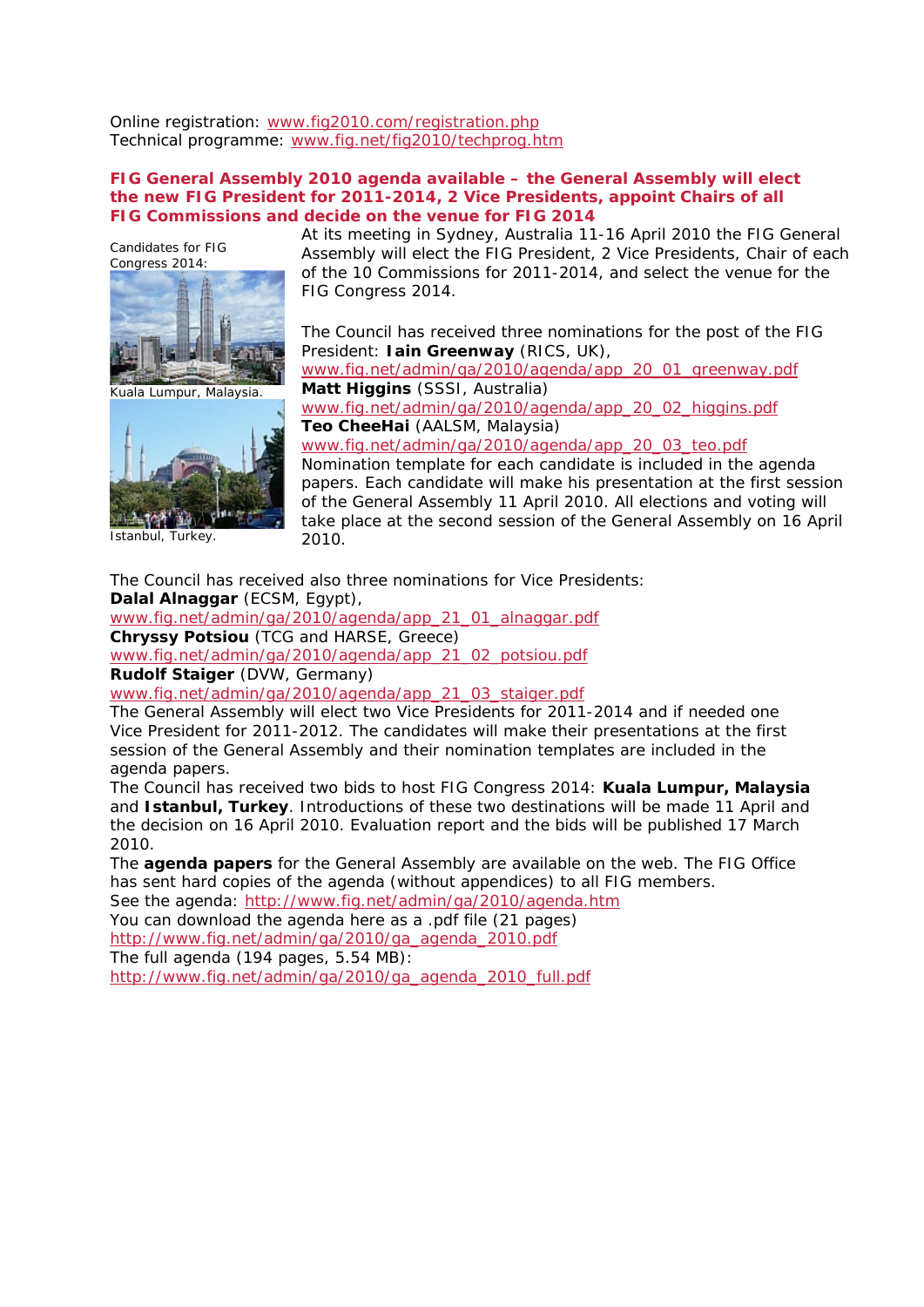## **Visits from last month**

### **FIG President Stig Enemark attends the GhIS/CASLE/FIG Conference in Accra, Ghana, 24-26 February 2010**



Meeting with the traditional leaders of the Accra

FIG President **Stig Enemark** attended the Accra Conference of the Ghana Institution of Surveyors organized jointly with CASLE and FIG Commission 8. The conference attracted about 1,000 surveyors mainly from Ghana but also many from Nigeria. The theme of conference was "*The Surveyor: Partner in National Development*" that was very well reflected through the conference. A key feature was a full day seminar organised by

Dr. **Diane Dumashie** (Chair of FIG Commission 8) focusing on "*Peri-Urban development: The Role of Traditional Authorities and Land Professionals*". *Read more*:

www.fig.net/news/news\_2010/ghana\_february\_2010.htm

# **Vice President Matt Higgins attends the 1st Asia Oceania Regional Workshop on GNSS in Bangkok, Thailand, 25-26 January 2010**



Workshop attendees

FIG Vice President Matt Higgins gave an invited keynote at the opening of the 1st Asia Oceania Regional Workshop on GNSS. The Workshop was convened by a new organisation known as Multi-GNSS Asia with strong support from the Japan Aerospace Exploration Agency (JAXA). The purpose of the workshop was to bring together interested parties to discuss the implications of next-generation of Global Navigation Satellite Systems, and was conducted in Thailand because Multi-GNSS issues are particularly relevant in the Asia Oceania region and because it will be the area of the earth with the largest combined coverage from the new systems. Read more:

www.fig.net/news/news\_2010/multignss\_thailand\_jan\_2010.htm

#### **Eight new FIG publications will be launched at the FIG Congress in Sydney**



FIG RESERVE THE

Following eight new FIG publications have been finalised. All these will be launched and circulated as hard copies at the FIG Congress in Sydney in April 2010. FIG Office will send a hard copy of each publication to all FIG members after the congress together with the General Assembly minutes. You can read the publications already now as .pdf files.

- **Americans** 表示
- FIG Publication No. 45: Land Governance in Support of The Millennium Development Goals. A New Agenda for Land Professionals. FIG / World Bank Conference, Washington DC, USA 9–10 March 2009. FIG Policy Statement, 2010 www.fig.net/pub/figpub/pub45/figpub45.pdf
- FIG Publication No. 46: Enhancing Surveying Education through e-Learning. A publication of FIG Commission 2 – Professional Education. FIG Report, 2010 www.fig.net/pub/figpub/pub46/figpub46.pdf
- FIG Publication No. 47: Institutional and Organisational Development A Guide for Managers. FIG Guide, 2010 www.fig.net/pub/figpub/pub47/figpub47.pdf
- FIG Publication No. 48: Rapid Urbanization and Mega Cities:The Need for Spatial Information Management. Research study by FIG Commission 3. FIG Report 2010 www.fig.net/pub/figpub/pub48/figpub48.pdf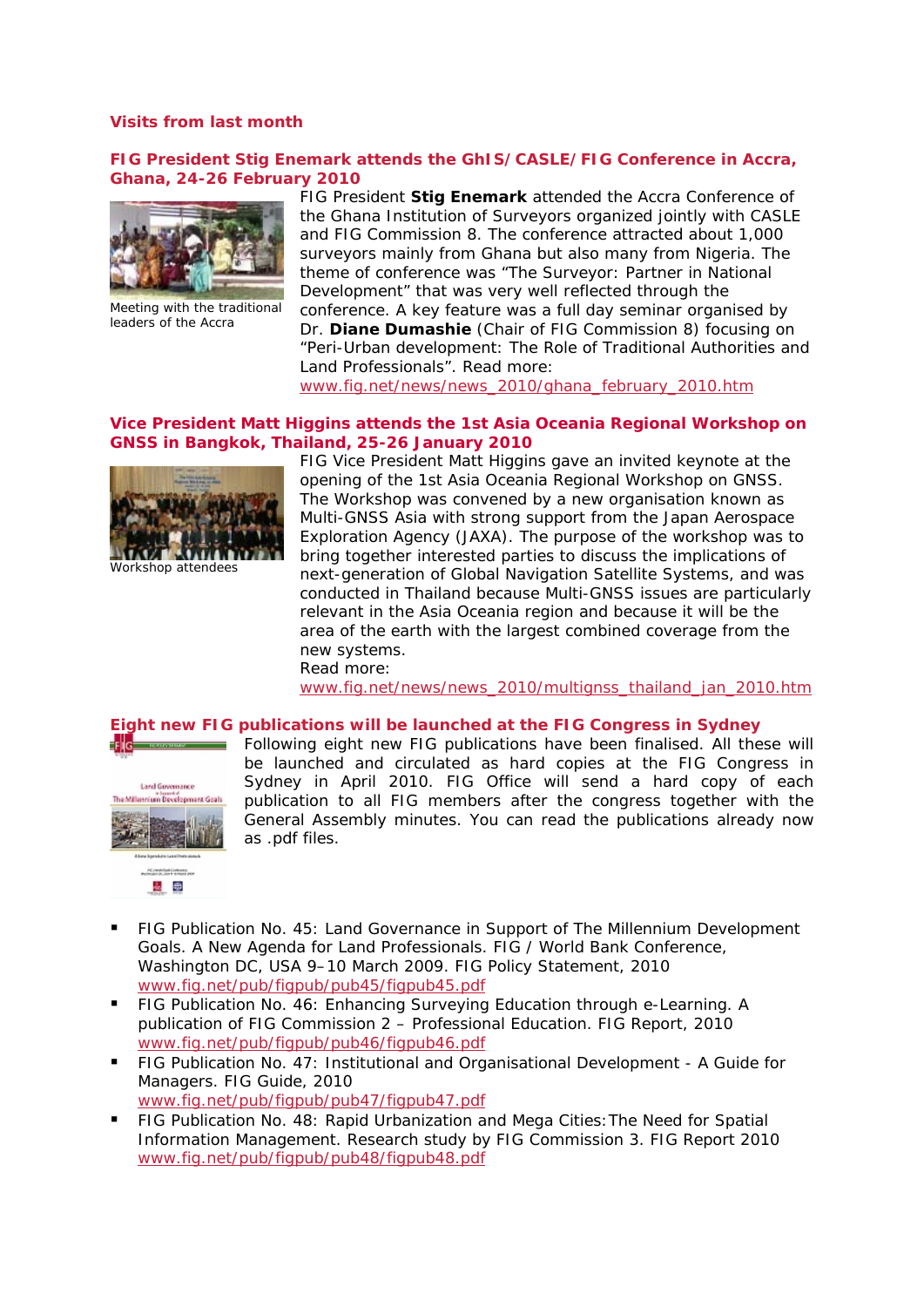- FIG Publication No. 49: Cost Effective GNSS Positioning Techniques. FIG Commission 5 Publication. FIG Report, 2010 www.fig.net/pub/figpub/pub49/figpub49.pdf
- FIG Publication No. 50: History of Surveying. FIG Report 2010 www.fig.net/pub/figpub/pub50/figpub50.pdf
- **FIG Publication No. 51: Hanoi Declaration: Land Acquisition in Emerging Economies.** FIG Policy Statement, 2010 www.fig.net/pub/figpub/pub51/figpub51.pdf
- **FIG Publication No. 52: The Social Tenure Domain Model A Pro-Poor Land Tool. FIG** Report, 2010 www.fig.net/pub/figpub/pub52/figpub52.pdf

# **The FIG Foundation - Building a Sustainable Future**

The FIG Foundation is an independent body within the FIG family which raises and disburses funds for the development of the surveying profession and surveyors. The FIG Foundation:

- Gives grants and scholarships to support curricula development and capacity building, especially in developing countries
- Promotes high standards of surveying education and facilitates CPD (Continuous Professional Development) activities
- **Promotes virtual academies and the use of distance learning in surveying education**
- Encourages research activities and the dissemination of research results.

The Foundation decided to grant awards in connection with the 2010 FIG Congress in Sydney, Australia. The flagship award will be the 2010 *FIG Foundation Fellowship* which will provide full funding for the Fellow to travel to and attend the Congress.

Decision on the fellowship for the FIG Congress 2010 will be announced at the General Assembly in Sydney.

See www.fig.net/figfoundation for more information and details of how to apply for other grants.

# **FAO and FIG Commission 7 WG 7.3 publication "FLOSS in Cadastre and Land Registration - Opportunities and Risks"**

FAO Land Tenure Group and FIG Commission 7 WG 7.3 have launched a publication "*FLOSS in Cadastre and Land Registration - Opportunities and Risks*". Land administration and cadastral systems in the 21st century depend on the use of information technology (IT) tools. This publication explores the advantages, and disadvantages of open source solutions within the context of cadastre and land registration. It is the result of four years of cooperation between FAO and FIG WG 7.3. Read the report: www.fig.net/pub/fao/floss\_cadastre.pdf

# **New publications:**

# **FIG Commission 5 Newsletter - March 2010**

www.fig.net/commission5/newsletters/comm5\_newsletter\_march\_2010.pdf

# **FIG Commission 7 Newsletter - December 2009**

www.fig.net/commission7/newsletters/comm7\_newsletter\_dec2009.pdf

# **Available jobs**

Lecturer – Photogrammetry at The University of Twente (UT) The faculty of ITC invites qualified persons to apply for the position of Lecturer in Photogrammetry.

This position supports our education in geo-informatics. Topics to be taught include sensor characteristics and operational aspects of image acquisition, geo-referencing and mapping. Deadline for applications: 20 March 2010 Full announcemet as PDF file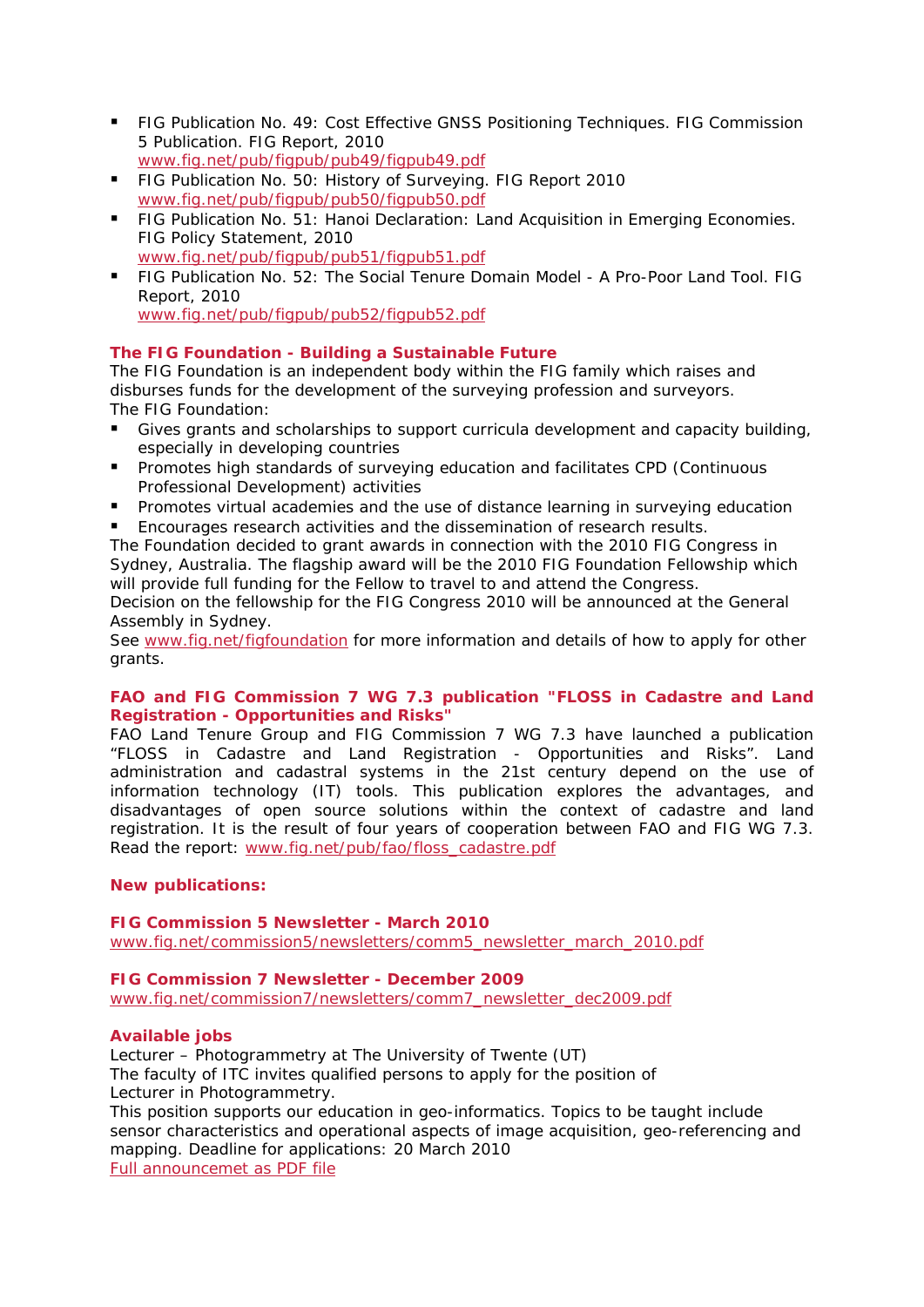### **Forthcoming events**

# **XXIV FIG International Congress - Facing the Challenges - Building the Capacity and XXXIII General Assembly, Sydney, Australia, 11-16 April 2010**

Read more: www.fig2010.com Online registration: www.fig2010.com/registration.php Technical programme: www.fig.net/fig2010/techprog.htm

### **22-24 April, Lviv, Ukraine**

15th International Conference Geoforum 2010. Web site: www.lp.edu.ua/geoforum/

## **27-29 April 2010, Novosibirsk, Russian Federation**

The Sixth International Exhibition and Scientific Congress Industrial Forum "GEO-SIBERIA-2009". Organised by Siberian State Academy of Geodesy and ITE Siberian Fair. Web site: http://geosiberia.sibfair.ru/eng/

#### **8-12 May 2010, Zagreb, Croatia**

International Geodetic Students Meeting (IGSM) Web site: http://igsm2010.geof.hr/

# **10-11 May, Hannover, Lower Saxony, Germany**

International Land Management Symposium on "Strategies for Improving Urban – Rural Inter-Relationships, Best Practice and Regional Solutions" Co-sponsored by FIG Commission 3

Web site: www.fig.net/commission3

### **14-15 May 2010, Alba Iulia, Romania**

GeoCAD'2010 Geodesy, Topography, Cadastre and Land Registry. Organised by "1 Decembrie 1918" University of Alba Iulia – Faculty of Sciences University of West Hungary – Faculty of Geoinformatics, Székesfehérvár National Agency for Cadastre and Land Registry, Agency of Alba County. Co-sponsored by FIG Commission 2

#### **10-13 July, San Diego, CA, USA**

The 2010 Survey & Engineering GIS Summit. Organised as part of the ESRI User Conference. Co-sponsored by FIG. Web site: www.esri.com/events/survey

#### **26-28 August, London, United Kingdom**

FIG Commission 2 Workshop. Organised by FIG Commission 2. Web site: www.fig.net/commission2

### **15-17 September, Zurich, Switzerland**

2010 International Conference on Indoor Positioning and Indoor Navigation (IPIN). Cosponsored by FIG Commission 5. Web site: www.ipin.ethz.ch

#### **15-17 September, Skopje, Republic of Macedonia (FYROM)**

International Conference on Spatial Data Infrastructures 2010. Co-sponsored by FIG. Web site: www.agisee.org/sdiconf2010.htm

# **September, Czech Republic**

FIG Commission 7 Annual Meeting. Web site: www.fig.net/commission7